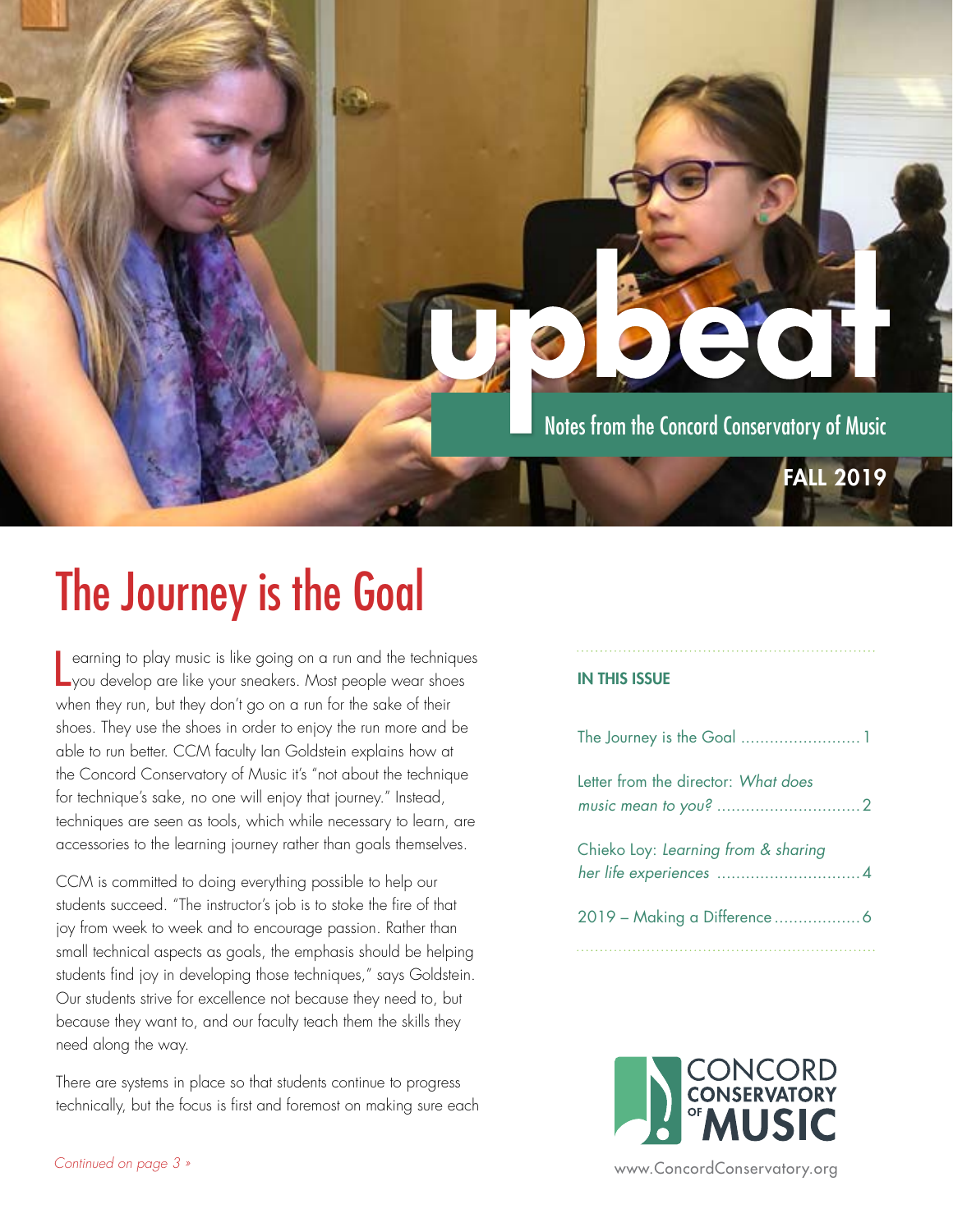### <span id="page-1-0"></span>Letter from the director: WHAT DOES MUSIC MEAN TO YOU?

Ne all have that one song that gives us visceral nostalgia for our college years or calls forth all our happiest memories of family and friends as we rock out in the car. For some, music is background noise, and to others an artistic outlet, but it means something to everyone.

A few years ago, I joined the students of CCM in learning a new instrument. I chose the mandolin because we were starting our American Roots program and I wanted to experience the opportunity to again play in a group once I had reached that level. In picking up an instrument again, I found myself reflecting on all the ways music plays a role in my life and all the ways my life is better for it. For me, music is a passion. I love the pieces I play, and the people I get to play with, and every moment when I find myself struggling to learn something new and then finally succeed. However, music isn't just about performing. It's about listening with an attentive ear and considering each note and dynamic as both the composer and performer share it. It's about understanding and speaking in a language fully open to each individual's interpretation. Most of all, for me music means joyfulness. It means developing a passion and letting that passion grow and carry you for years and years to come.

Sometimes it is important to remind ourselves of the reasons we do things. When I speak to the parents of a prospective student, I always ask them why they want their child to study music and precisely why that instrument. My hope is always that they want their child to experience the "joy" of learning a new language, music, and developing a lifelong passion. Learning music should never be just another item on the bucket list. It can be so much more than that. So as we make our way into the new semester, I ask every student, faculty, and community-member to consider: what does music mean to you?

Kate Yook



Kate Yoder, CCM Executive Director and Founder

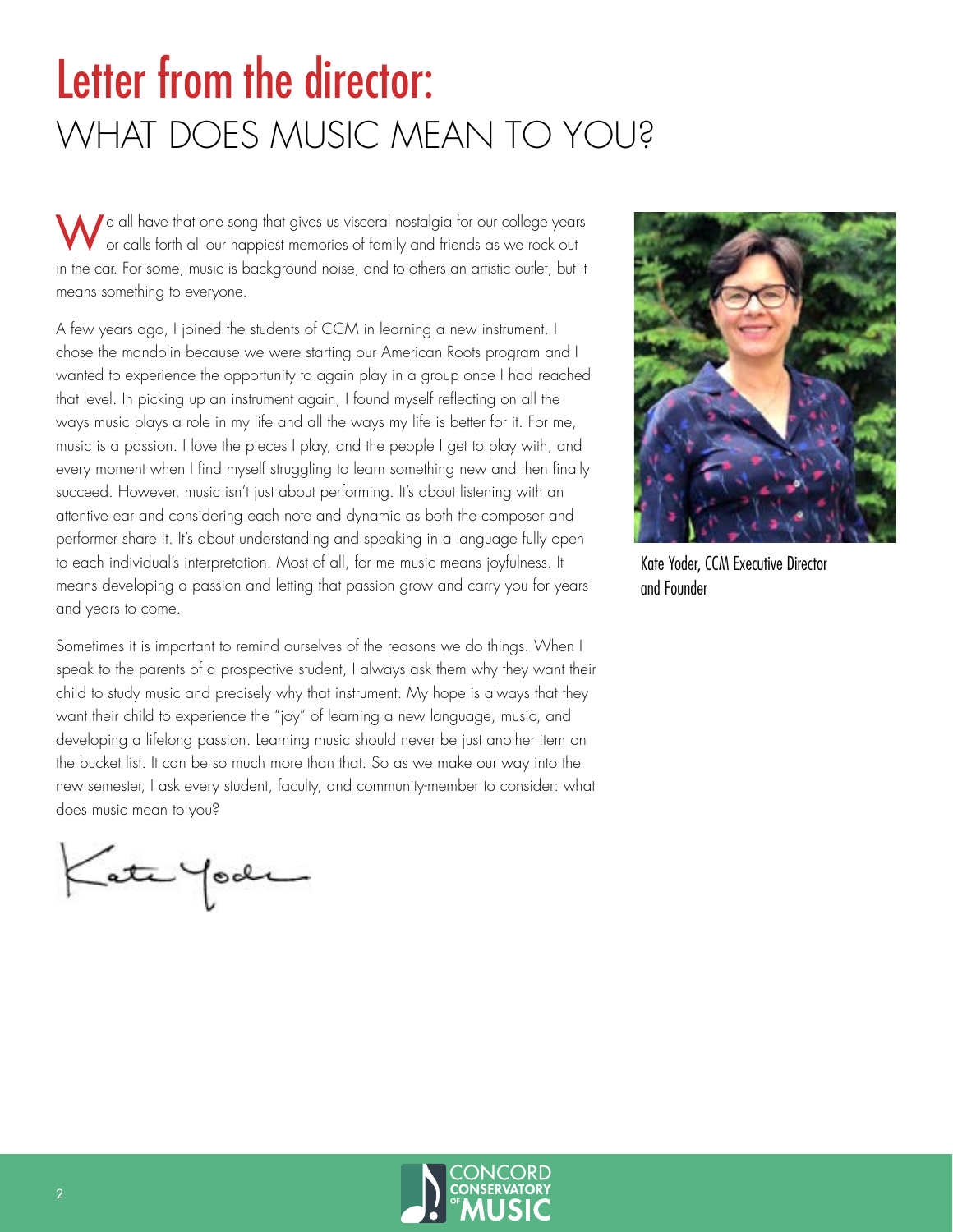<span id="page-2-0"></span>musician is following their passion. In the first week of Fall lessons, instructors work with their students to complete a goal sheet for techniques they will learn and practice throughout the semester. Faculty can then integrate these skills—vibrato, scales, or anything else—into everyday lessons wherever it makes sense. As a result of this planning at the beginning of a semester, students can focus more on what interests them and worry less about the minutiae.

### *"The instructor's job is to stoke the fire of that joy from week to week and to encourage passion"*

Students put in a lot of hard work challenging themselves to improve each and every week, and so it's important for them to understand the progress they are making in order to stay motivated. Faculty write progress reports every December and May to explain to their students exactly where they have excelled and where they will be continuing to work. Additionally, after every performance, instructors sit down with their students to review what went well and what can be improved. This is a chance for students to receive constructive feedback from real performing experiences.

As the famous tennis player Arthur Ashe once said, "success is a journey, not a destination. The doing is often more important than the outcome." Learning music is a challenging journey, and it's important to find motivation in the right things. Goldstein summarizes the rewards of learning music simply; "The reward is in making a joyful noise and finding joy in the noise we make."





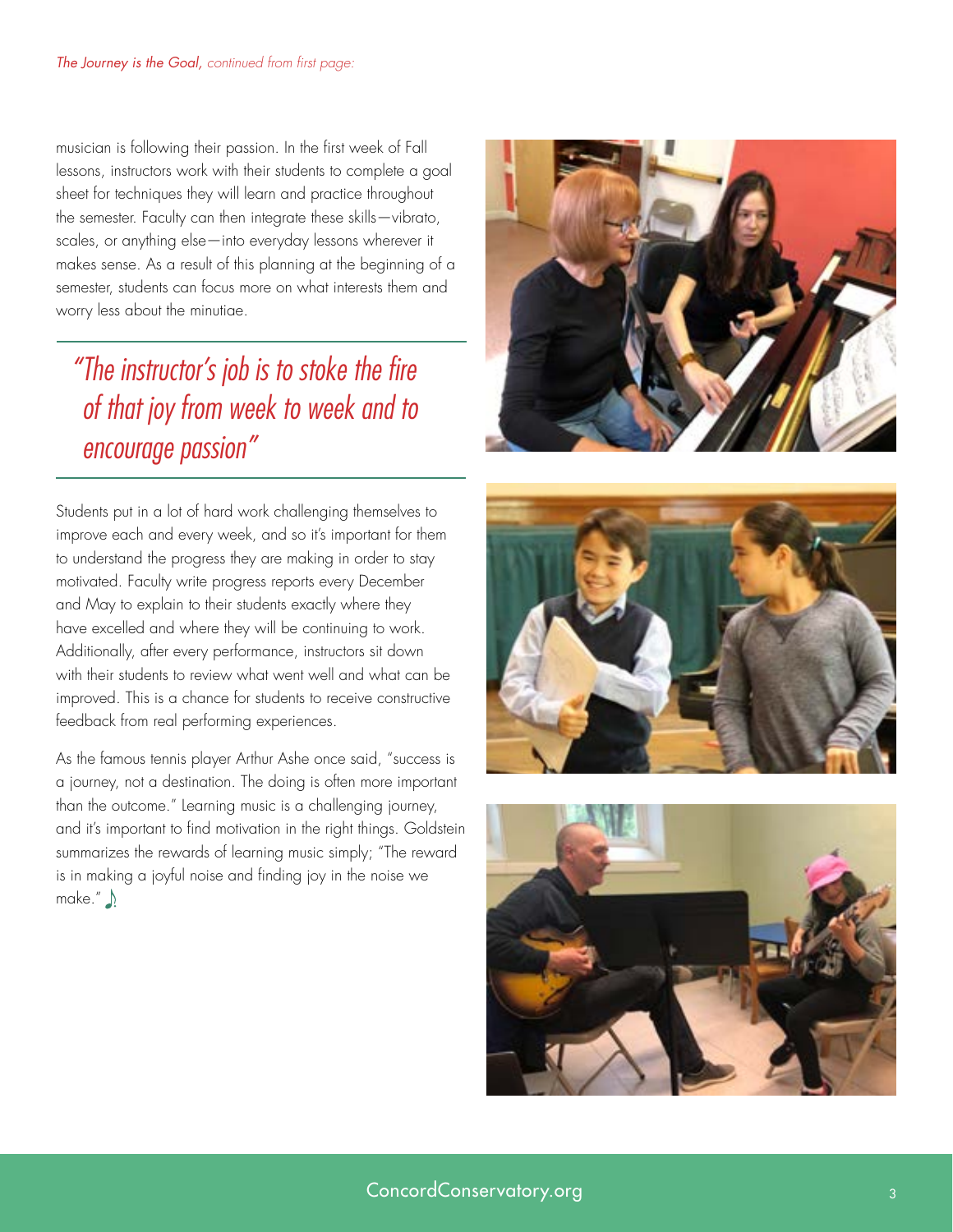### <span id="page-3-0"></span>Chieko Loy LEARNING FROM & SHARING HER LIFE EXPERIENCES

Every year, dozens of new students join the CCM community on the long path to becoming a musician. The amazing faculty at CCM not only guide our students through the trials of learning but also represent the possibility of what can be gained with years of dedication and enthusiasm. CCM piano faculty and long-time music instructor Chieko Loy is a brilliant example of what a commitment to music can achieve.

As a child growing up in Yokohama, Japan, Loy loved to sing, but she remembers how difficult some aspects of music came to her:

"In seventh or eighth grade, I flunked music theory. It was tedious, and you have to take a step-by-step approach. You can't just jump right in. However, now I can tell my students, 'I flunked that class but learned it in the end, and so now you can learn it too.'" There were several incidences from her childhood that Loy says lets her empathize with the fears and struggles her students face every day, especially when it comes to performing on stage. Loy recalls a time in elementary school when she was chosen to sing in front of her class of more than 60 people, "I goofed, forgot all the words...and it was no big thing over the course of a long musical career, but I still remember it."

Loy started teaching when she began college at the age of eighteen, first with just a few neighborhood kids and friends of her mother. She entered college as a pianist but had long wanted to sing. "The musical 'West Side Story' came, and I just fell in love. I wanted to be a singer after that," says Loy. She went to a voice professor and asked to take one of their classes. Loy ended up switching her major to voice and in turn, received both her Bachelor of Music degree from the Senzoku Academy of Music and later her Masters in Music from the University of Tulsa for voice.



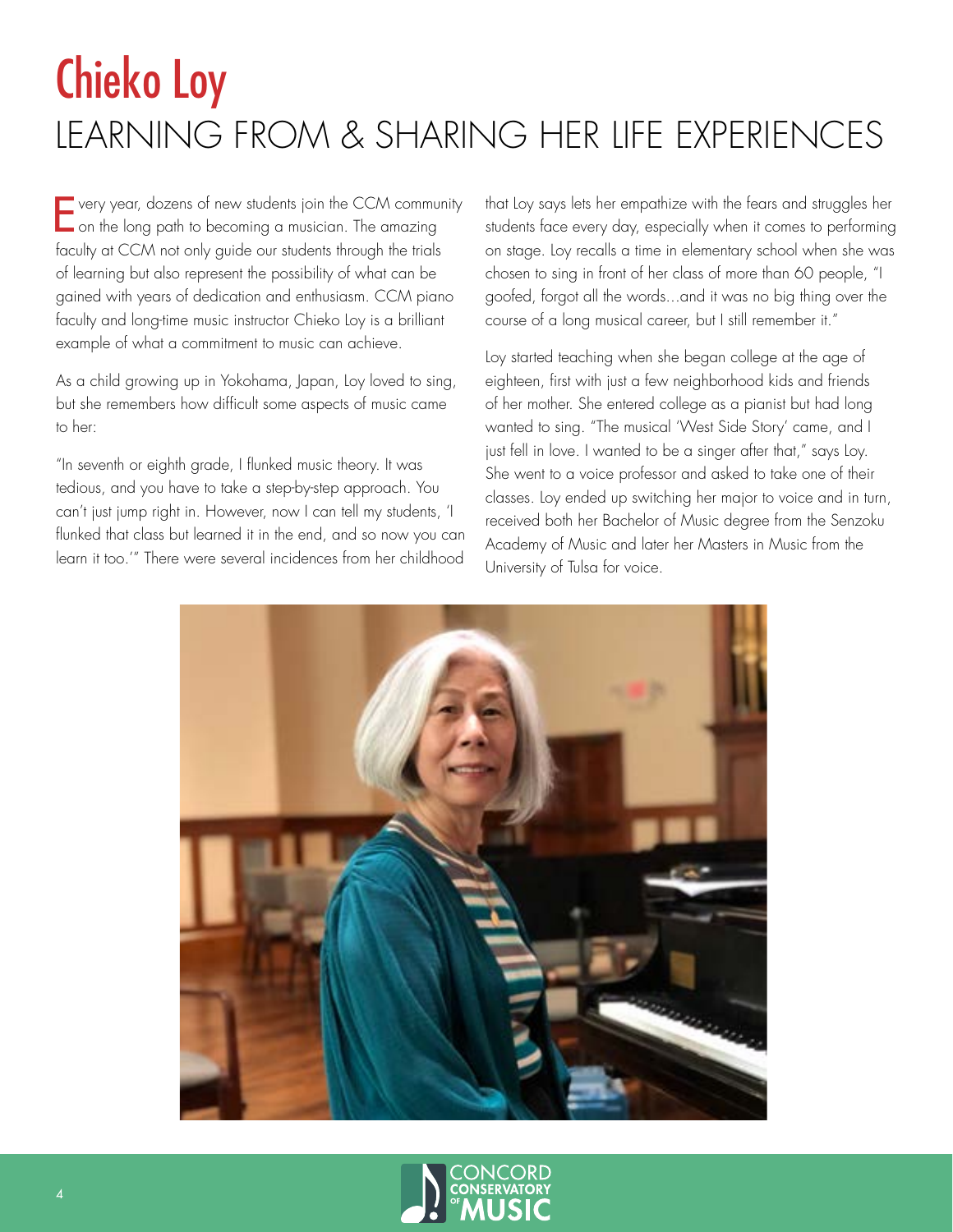Loy explained that as a voice student she still needed to learn piano as a part of her studies; "The piano majors weren't required to learn a second instrument, but all other majors had to learn piano. It was because the intervals and intonation were so easy to see and understand on the piano. It helped to teach music theory."

After leaving Japan, Loy taught in India, and then Hong Kong, and finally ended up in Oklahoma where she went back to school to study for her Masters. Loy recalled how there was only one other student who was also a mother trying to get a degree and raise her children at the same time. Loy explained how it was challenging to find time for her children and also take classes, but she was determined to succeed.

Loy has now been teaching for just over half a century and says her teaching style has changed over that time and advanced to serve her students better. She says that for each new student she asks herself, "Oh, I've never had this kind of kid before, so how should I approach [teaching them]?" Loy wants to stress the importance of her students following what they are interested in, because if they are interested then they will be motivated to put in the required effort. She says, "I can push my students, but in the end it is up to them."

Loy explained how parents are also an essential part of the equation for success. She says that as an instructor, "I can teach music. You don't ask me to teach math or science, because that's not what I teach." Loy explains that it is the teacher's job to teach and to criticize, and the parent's responsibility to provide the love and support necessary for a student to face the challenges and frustrations that come with learning. "There's no quick fix for anything. If there are wrong notes or wrong fingers, it can take years...so the parents must step back and give the instructor the time to work." She says, "It can be difficult to accept criticism or corrections, but students must know that their playing is not their character. If I correct your fingers, I'm not saying you are a bad person."

Loy has taught at CCM since its founding fourteen years ago, and in that time has proven to be a valued and well-loved member of the faculty. Whether singing along to her student's playing or explaining the ins and outs of music theory, Chieko Loy brings her lifetime of experience and shares it all with her students so that they can learn and follow their passions as well.  $\bigwedge$ 

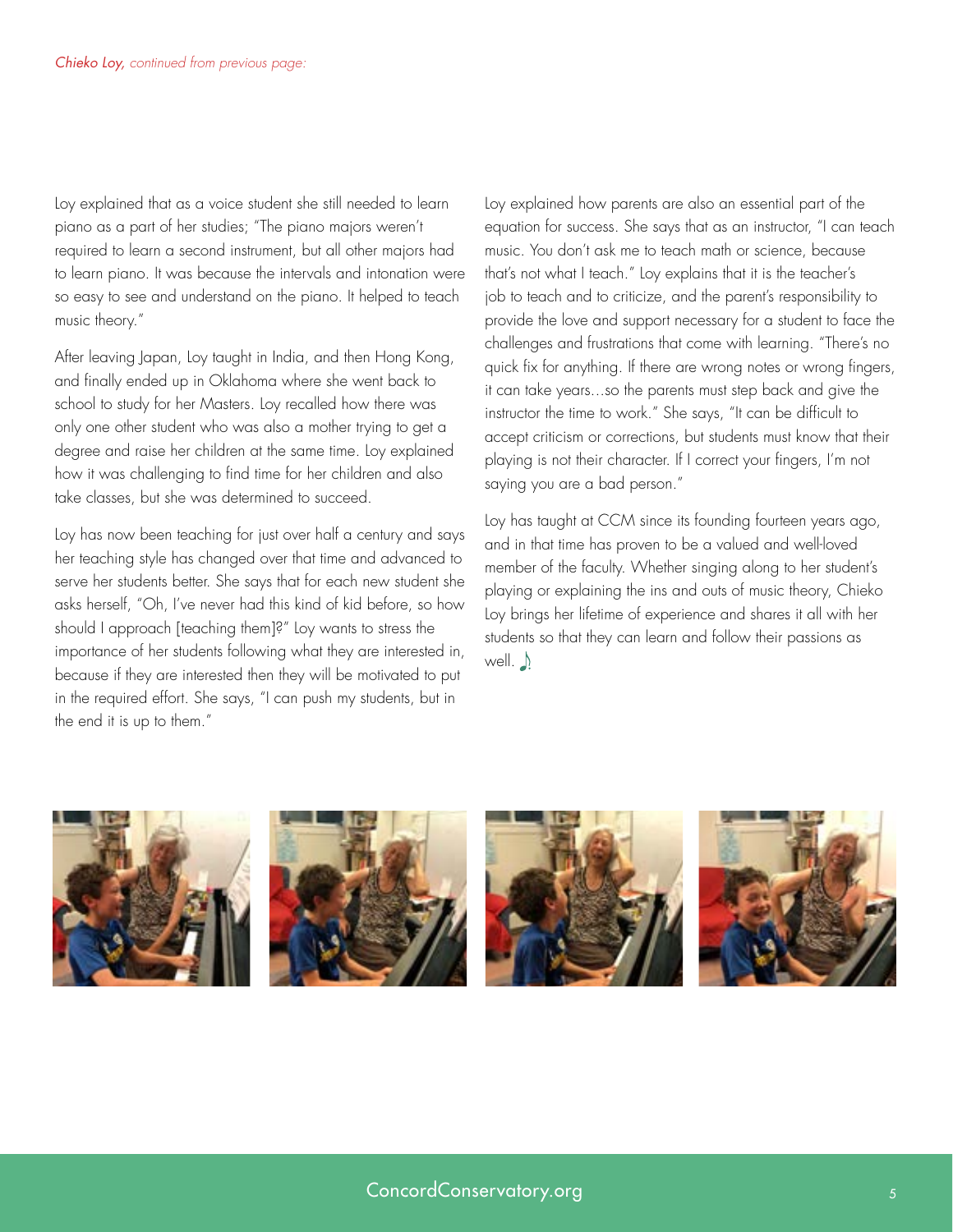# <span id="page-5-0"></span>2019 – Making a Difference

This year CCM offered many opportunities for the greater community to come together and enjoy music. In March we presented a family concert, featuring the Grammy-winning Okee Dokee Brothers to their local super fans and many that traveled from across New England. As a cultural institution in Concord, CCM was proud to open our doors and host the final day of West Concord's ArtWeek with our Bluegrass Band Scramble and the unveiling of the Cultural District's Art Scramble. CCM continues to broaden our offerings, this year

#### Devotee Circle \$10,000 – \$19,999

Peter and Sarah Blum Frances Friedman Douglas and Katherine Yoder

#### Virtuoso Circle \$5,000 – \$9,999

Anonymous (2) Richard and Alicia Cleary Phillip and Elizabeth Gross Richard and Susan Walters

#### Concert Master's Circle \$2,500 – \$4,999

Bill and Susanna Barton Todd Brady and Andrea Darling Theodore M. Friedman Walter and Amanda Hickman Vinay Hoolooman and Indira Persand Hooloomann Michael Mach Jim Mawn and Erica Verville Mawn

#### Maestro Circle \$1,000 – \$2,499

American Parkinson Disease Association Massachusetts Chapter Kenneth and Lynda Anderson Richard and Anne Marie Connolly Laurence and Molly Constable Tom Kaegi and Kathy Corkins The Dewey Rosenfield Foundation Mark and Abigail Fletcher Tim Fredette and Sarah Vitelli

Edward and Sophia Garmey Terry Goss John and Suzanne Hogan Charles Jennings and Karen Brown Jennings S. Dewey and Anne Keesler Bart and Bar Littlefield David Meeker and Sandra Poole Middlesex Savings Bank Foundation Sam Plimpton and Wendy Shattuck Evan and Mara Ricker Tom and Mimi Rutledge William Scheid and Maureen Mara Andrew and Elizabeth Thut Rodd Malitsky and Karen Turk Scott and Catherine Webster

#### Benefactor Circle \$500 – \$999

Forrest and Marcie Berkley Cambridge Savings Bank Concord Cultural Council Clint and Lauren Darling Marc Dummit and Lisa Parente Enterprise Bank Jason and Carmela Gee Joseph Emde and Laurel Gerdine Zack and Lindsey Gund Prescott and Nancy Hartshorne Timothy and Jaimee Healy Marcus and Mitzi Johnson Kathy Kingston Michael and Jennifer Lannan John and Mary Jo Libertino Josh and Jennifer McGrath Steve and Christine Mylon Nick Noyes and Ann Oberrender Noyes Michael and Caroline Partridge

with our new Singing with Parkinson's Chorus for those living with the disease and their family members.

CCM is making a lasting impact on the lives of individual students and families and enriching our community's engagement with music. Thanks to this support, we are able to strengthen current programs, offer more scholarships, and develop new events and course offerings that are accessible to the community.

> Tim Peacock and Carol Harris Salem Five Bank Warren Waugh David Witherbee

#### Concert Circle \$250 – \$499

John and Jamie Bemis Tim Boyle and Cora Sonnen-Boyle Katherine K. Brobeck Peter and Pamela Callahan John and Lyn Carroll Terry and Rebecca Connolly John and Holly Cratsley Dudley and Pamela Goar Aaron Goodisman and Sandy Serkes Grantham, Mayo, Van Otterloo & Co. LLC Jason and AJ Griswold Silka Hook Jeff and Dariane Hunt Peter and Elizabeth Hunter Scot Indermuehle and Maaria Olander Joseph and Suzanne Jachinowski Peter and Denise Jantzen William and Beverly Koeningsberg David and Diana Kolstad Charles Learoyd Gerald and Sally Mahan John McClellan and Elizabeth Martineau Raymond and Margot Miller Robert and Sarah Mitchell The Monument Group Companies James Nager and Diana Renn Christophe and Tara Oliver Dany and Ingrid Pelletier Wade Rubinstein and Jill Block Kyle and Lydia Rusconi

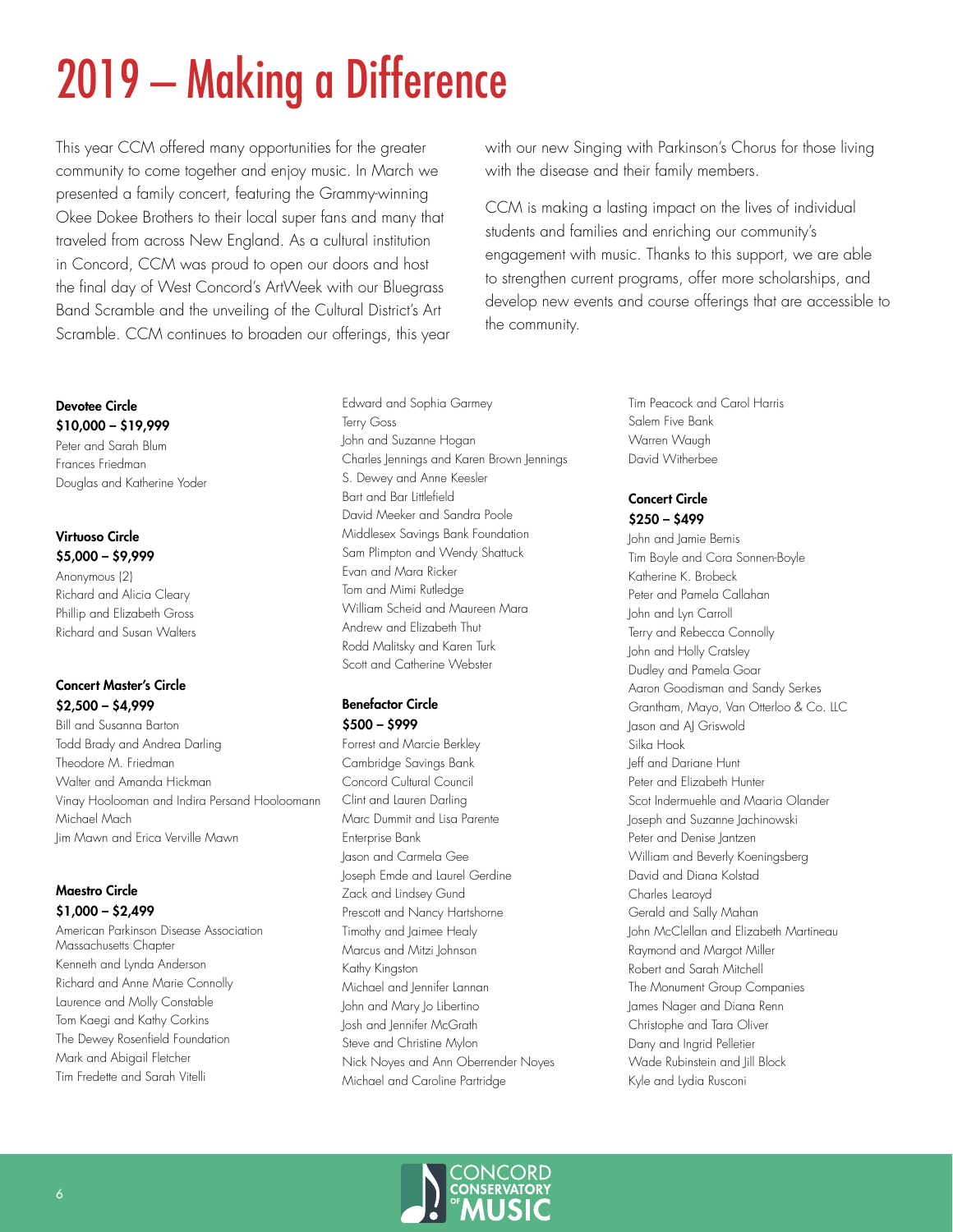#### (Continued...)

Terry and Laura Sherman David and Katherine Sloan Prescott and Michelle Stewart Jonathon and Frances Sutton Skip and Donna Thomas Dune Thorne and Neville McCaghren Robert Treitman and Leslie Fisher Derrick and Erin Valeri Jason and Shirley Wang Timothy and Abigail White Ian and Leah Whitehead Drew and Heidi Williams Nathan Wilson and Megan Gadd Chris and Deb Wysopal

#### Rehearsal Circle \$125 – \$249

Acton-Boxborough Cultural Council Ralph and Jane Anderson Anonymous Patrick and Nancy Carey Barbara Finan Julia K. Hibben Patricia G. Keane Jerry and Ashish Larivee Gregory Maguire and Andy Newman Matthew and Sandra Meyerson Karle Packard Todd and Peilin Reed Dan Riordan Chris and Nicole Saia Charles Stromeyer David and Elizabeth Wei Russ Wolf and Martha Gilpatrick

#### Friends Circle Up to \$124

Steve and Suzanne Allen Colin and Melody Anderson Anonymous John and Lauren Bakewell Henry Bartlett Reinier and Nancy Beeuwkes Matt and Lindsay Boger Katherine Bowers Robert Brack and Janet Bailey Mark and Jennifer Brock Mitchell and Katherine Brooks Robert Bushkoff and Alice Wellington Paul and Birgit Caliandro

Joseph Ceterski and Dorene Maniccia Edward and Catherine Chan Ben and Erika Chaset Timothy and Catherine Collins James and Janet Corkins Robert and Amy Costello Thomas D'Arcy and Joan Digiovanni-D'Arcy Andrew and Kitsa deBlois Christopher and Jane Deering Michael Dettelbach and Holly Rothermel Jeri Foutter William J. Fry Ben and Janet Hanelt Carrie Hines The Howes Insurance Group Dave King Ken Kozik and Mary O'Connell Kozik William Lawler Stephen and Koko McCabe Martha C. Murphy Daniel W. Oconnor Andrew Ory and Linda Hammett Ory Richard and Andrea Patton Greg Porter and Susanna Vennerbeck Jim and Julia Reichheld John Retterer and Celia Delano Moore Justin and Fran Ricker Robert and Susan Seger Adam C. Snodgrass Alan and Lois Whitney Kenneth Wilson Byron and Ann Woodman Jr. David and Miriam Zarchan

#### In-Kind Donations

Jeff Backerman and Beverly Berman John and Lauren Bakewell Gary Berlam and Margaret Foley Big Pig BBQ The Boston Red Sox Tim Boyle and Cora Sonnen-Boyle 80 Thoreau Tom and Diane Harwood Rodd Malitsky and Karen Turk Salt Box Brewery Reasons to Be Cheerful Robert Viola Richard and Susan Walters West Concord Wine and Spirits

#### THANK YOU

Thank you to the generous individuals, companies, and foundations whose financial donations to our Annual Fund, Winter Party, and Financial Assistance Fund play a crucial role in allowing CCM to serve our community.

*Gifts received September 1, 2018 through August 31, 2019*